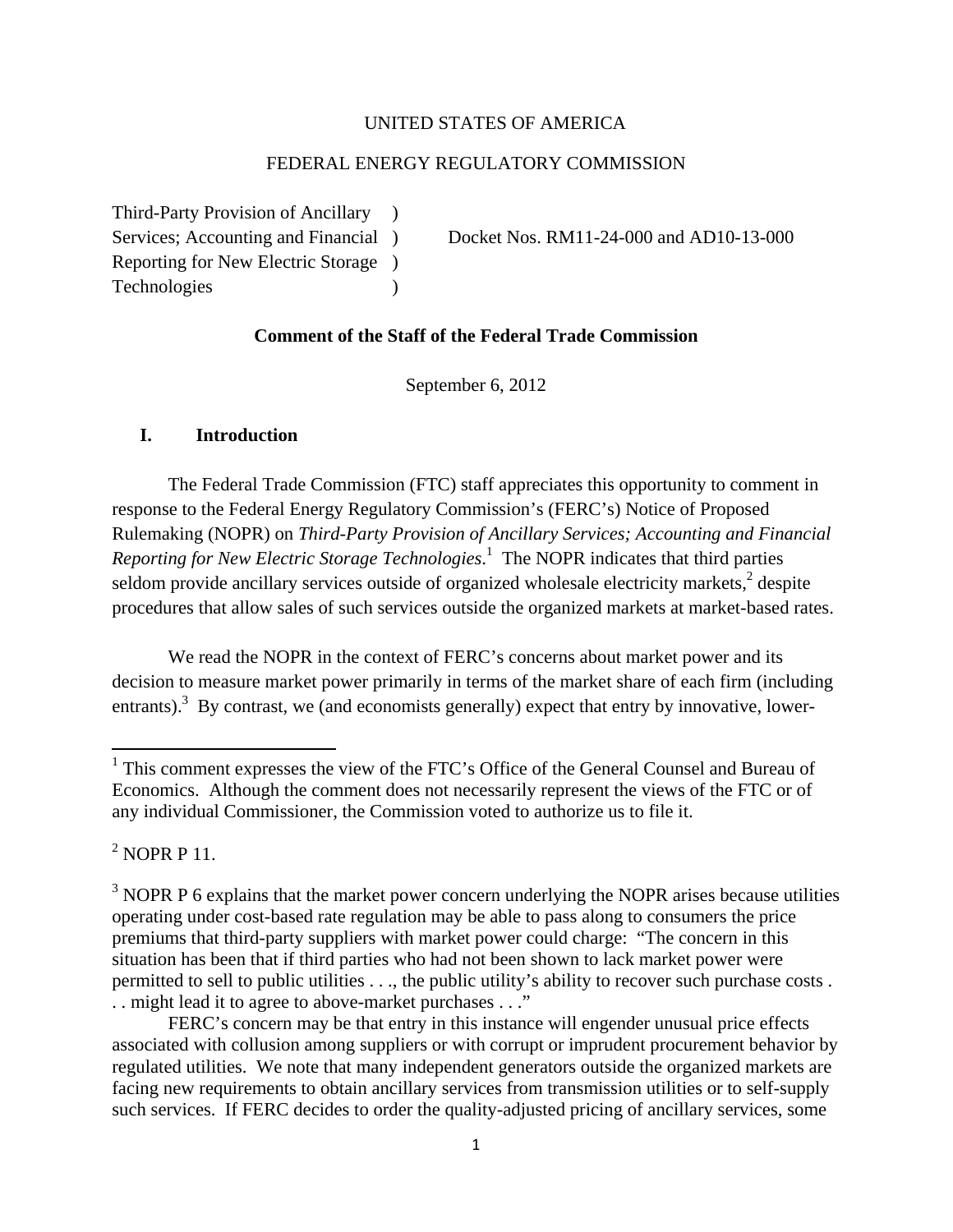cost firms that increases overall market supply will reduce market prices and diminish the ability of all suppliers to exercise market power. In the present matter, potential third-party providers of ancillary services maintain that they lack sufficient access to non-proprietary information to determine the size of the markets for ancillary services – information that is critical to entering with FERC's permission to charge market-based rates.<sup>4</sup>

FERC anticipated that potential third-party providers of ancillary services would apply for market-based rates and enter the ancillary services markets. Instead, such firms have not entered. FERC has come to understand that its own market power screening process has become a regulatory barrier to competition in this situation. One reason given for the lack of entry is applicants' reported inability reliably to determine the size of the market. Consequently, potential suppliers of ancillary services may decide that it is too difficult, if not impossible, to correctly complete the process of applying for market-based rates. To address this problem, FERC proposes to change its rules to facilitate entry, with the purpose of reducing the regulatory barrier to competition in ancillary services markets posed by the usual application of its market share screen.

We commend FERC for making it easier for applicants to identify market participants and estimate the size of the market, thereby reducing regulatory barriers to entry into ancillary

independent generators may find it advantageous to buy such services from third-party suppliers – such as those discussed in the NOPR – in order to fulfill those new requirements. In all likelihood, these independent purchasers of ancillary services will have strong incentives to minimize costs. State regulators conducting prudency reviews may be able to use the prices that independent purchasers pay as a yardstick to better detect supplier collusion or corrupt/imprudent procurement behavior by regulated utilities. In this way, the components of the NOPR that we discuss in Sections III and IV below are interrelated.

<u> 1989 - Johann Stein, marwolaethau a gweledydd a ganlad y ganlad y ganlad y ganlad y ganlad y ganlad y ganlad</u>

 $4$  If an applicant for authority to charge market-based rates passes FERC's market power screen, FERC will undertake a process to grant such authority. FERC uses the applicant's market share as one of its primary initial screens for market power. (The pivotal supplier test is the other initial screen.) To determine market share, FERC divides the applicant's size (generally measured in terms of capacity to provide ancillary services) by the size of the market.

In NOPR PP 4-11, FERC discusses the *Avista* and *Ocean Vista* cases, which rely on FERC's existing market power screens and set the framework for the NOPR. Previous comments by the FTC and its staff have advocated market power analysis that incorporates not only market shares but also other economically relevant indicia of market power. The revised Horizontal Merger Guidelines that the FTC and the Department of Justice issued two years ago (http://ftc.gov/os/2010/08/100819hmg.pdf) discuss several of these indicators of market power. As we have done previously (*see*, *e.g.*, http://www.ftc.gov/os/2011/06/1106ferchorizmarket.pdf, *infra* note 8), we continue to encourage FERC to adopt a more complete approach for assessing market power. The use of a more complete approach is likely to sharpen FERC's ability to gauge market power, to the benefit of consumers.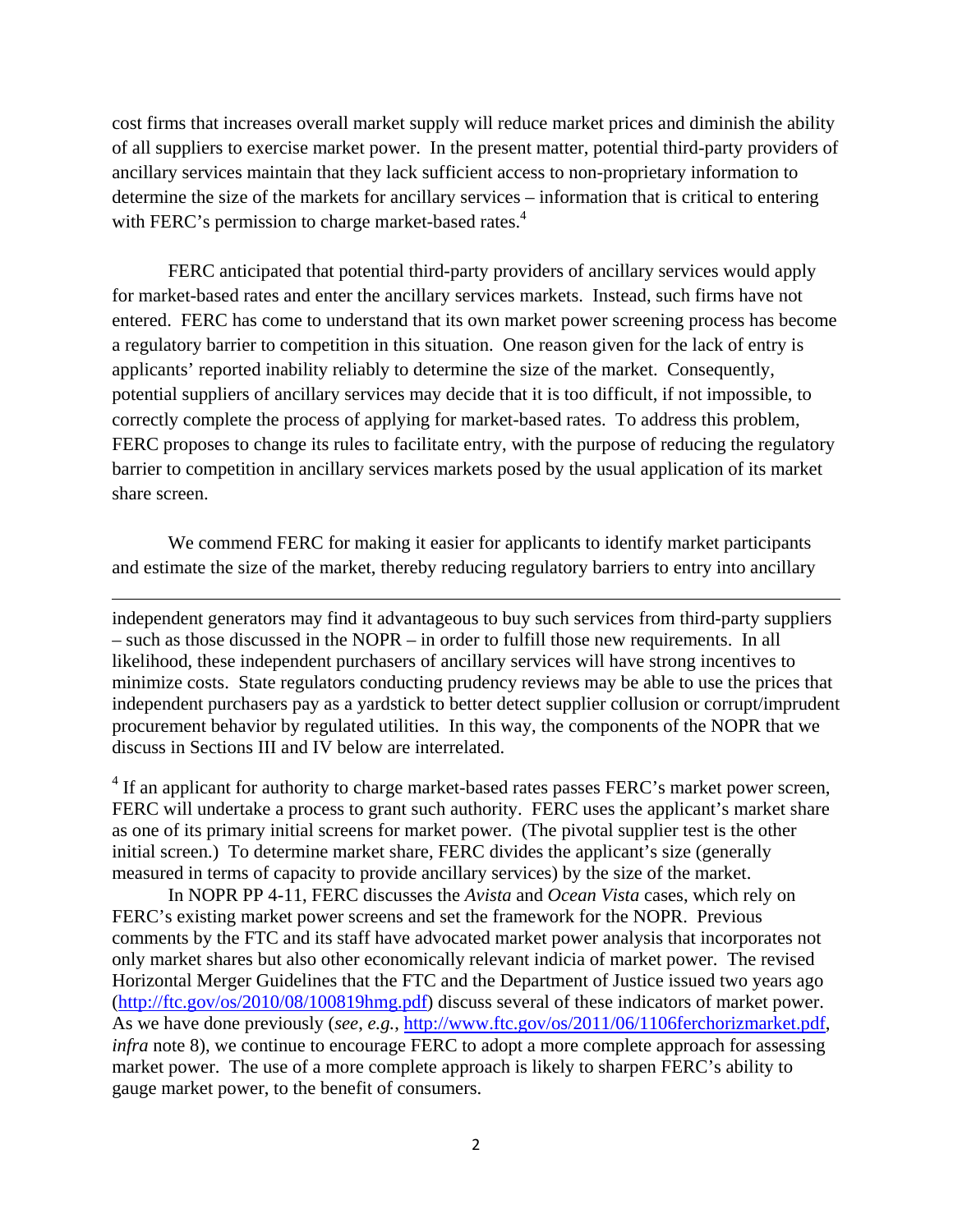services markets. Nonetheless, we believe that FERC could pursue this goal even more effectively by hewing more closely to the economic principles that underpin the FTC/Department of Justice Horizontal Merger Guidelines. In particular, FERC's proposed approach likely will continue to impede competitive entry by understating the size of markets for ancillary services and overstating the market power of applicants. By following more closely the economic principles embodied in the Horizontal Merger Guidelines, FERC could further reduce regulatory barriers to entry and provide benefits to consumers in terms of lower prices and improved reliability. We discuss this recommendation in Section III of this comment.

According to the NOPR, FERC also aims to apply the key quality-adjusted pricing reform in Order No. 755 to areas outside the organized wholesale power markets. We agree that recognition of quality differences among ancillary service providers is likely to spur innovation and investment that benefits consumers by reducing costs and increasing service reliability. Section IV below elaborates on this perspective and discusses a specific application of this point.

#### **II. Interest of the FTC**

The FTC is an independent agency of the United States Government responsible for maintaining competition and safeguarding the interests of consumers, both through enforcement of the antitrust laws and consumer protection laws and through competition policy research and advocacy. The FTC often analyzes regulatory or legislative proposals that may affect competition or allocative efficiency in the electric power industry. The FTC also reviews proposed mergers that involve electric and natural gas utility companies, as well as other parts of the energy industry. In the course of this work, as well as in antitrust and consumer protection research, investigation, and litigation, the FTC applies established legal and economic principles as well as recent developments in economic theory and empirical analysis.

The energy sector, including electric power, has been an important focus of the FTC's antitrust enforcement and competition advocacy.<sup>5</sup> The FTC's competition advocacy program has produced two staff reports on electric power industry restructuring issues at the wholesale and retail levels.<sup>6</sup> The FTC staff also contributed (as did FERC staff) to the work of the Electric

<sup>5</sup> *See*, *e.g.*, Opening Remarks of the FTC Chairman at the FTC Conference on *Energy Markets in the 21st Century: Competition Policy in Perspective* (Apr. 10, 2007), *available at* http://www.ftc.gov/speeches/majoras/070410energyconferenceremarks.pdf. FTC merger cases involving electric power markets have included the *DTE Energy/MCN Energy* (2001) (consent order), *available at* http://wwwftc.gov/os/2001/05/dtemcndo.pdf; and *PacifiCorp/Peabody Holding* (1998) (consent agreement), *available at* http://www.ftc.gov/os/1998/02/9710091.agr.htm.

<sup>6</sup> FTC Staff Report, *Competition and Consumer Protection Perspectives on Electric Power Regulatory Reform: Focus on Retail Competition* (Sept. 2001), *available at* http://www.ftc.gov/reports/elec/electricityreport.pdf; FTC Staff Report, *Competition and Consumer*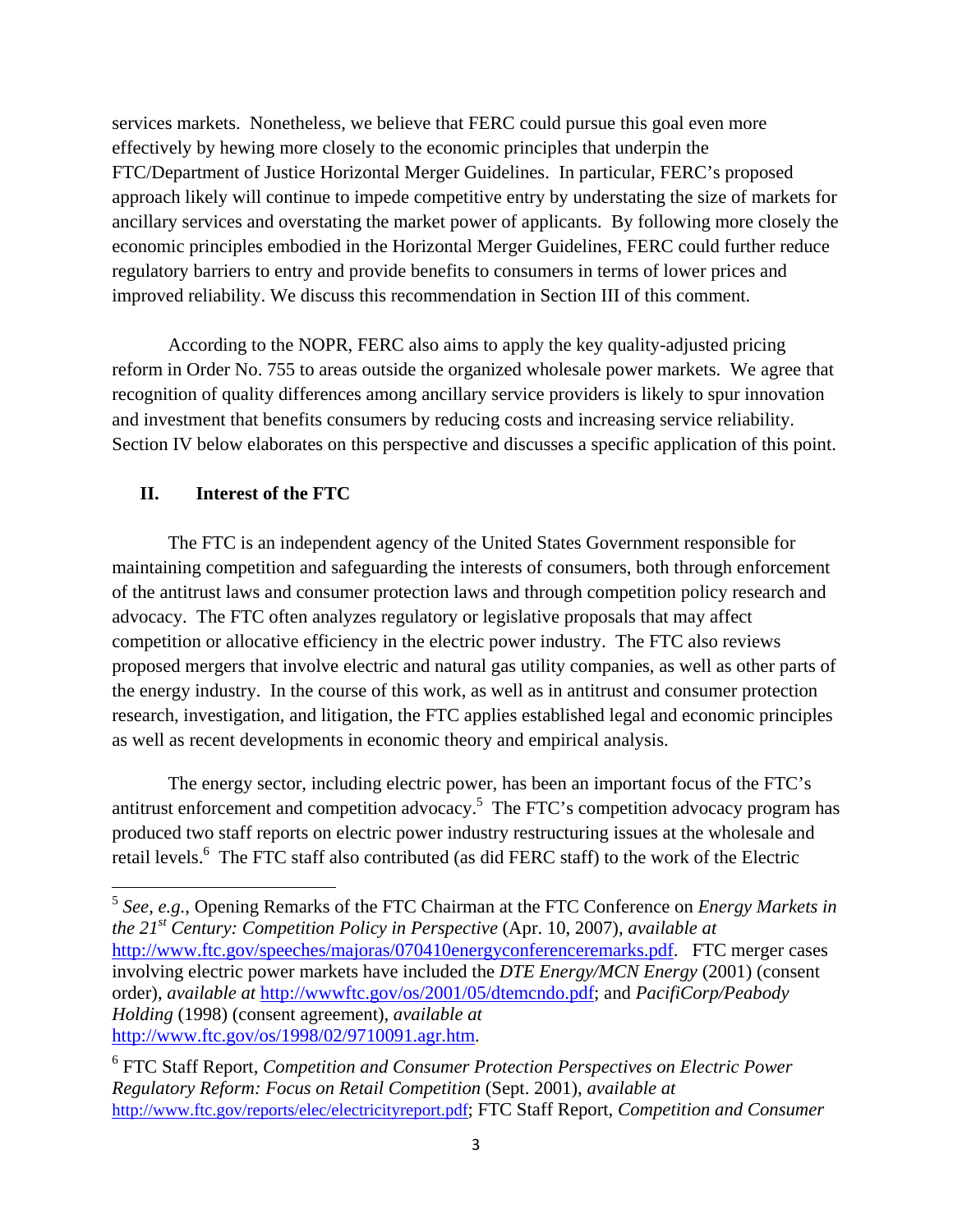Energy Market Competition Task Force, which issued a *Report to Congress* in the spring of 2007 (*available at* http://www.ferc.gov/legal/fed-sta/ene-pol-act/epact-fina-rpt.pdf). In addition, the FTC has held public conferences on energy topics, the most recent of which was *Energy Markets in the 21st Century* on April 10-12, 2007.<sup>7</sup>

The FTC and its staff have filed numerous competition advocacy comments with FERC and participated in FERC technical conferences on market power issues. For example, in March 2007, the Deputy Director for Antitrust in the FTC's Bureau of Economics served as a panelist for a technical conference in Docket No. AD07-2-000 on FERC's merger and acquisition review standards under FPA Section 203. The FTC submitted comments in July 2004 and January 2006 in FERC's proceeding in Docket No. RM04-7-000 on its FPA Section 205 standards for marketbased rates. FTC Staff commented on FERC's Analysis of Horizontal Market Power under the Federal Power Act (Docket No. RM11-14-000) in June 2011.<sup>8</sup> The FTC also has commented on FERC's initiatives to promote wholesale electricity competition and on various state issues associated with restructuring the electric power industry.<sup>9</sup>

## **III. Refining the Identification of Market Participants Based on Analysis of Entry**

FERC proposes that the screens for assessing market power in sales of energy also serve as the market power screens for two ancillary services – Energy Imbalance and Generator Imbalance. FERC reaches this conclusion because "[u]nits capable of providing Energy Imbalance and Generator Imbalance do not appear to require any different technical equipment or suffer from any different geographical limitations compared to units that provide energy or

*Protection Perspective on Electric Power Regulatory Reform* (July 2000), *available at* http://www.ftc.gov/be/v000009.htm (compiling previous comments that the FTC staff provided to various state and federal agencies).

<u> 1989 - Johann Stein, marwolaethau a gweledydd a ganlad y ganlad y ganlad y ganlad y ganlad y ganlad y ganlad</u>

7 Conference materials are available at

http://www.ftc.gov/bcp/workshops/energymarkets/index.shtml. Other programs have included the FTC's public workshop on *Market Power and Consumer Protection Issues Involved with Encouraging Competition in the U.S. Electric Industry*, held on Sept. 13-14, 1999 (workshop materials available at http://www/ftc.gov/bcp/elecworks/index.shtm); and the Department of Justice and FTC workshop on *Electricity Policy*, held on April 23, 1996.

<sup>8</sup> FTC Staff, Comment Before the Federal Energy Regulatory Commission on Analysis of Horizontal Market Power Under the Federal Power Act (June 1, 2011), *available at* http://www.ftc.gov/os/2011/06/1106ferchorizmarket.pdf.

<sup>9</sup> *See*, *e.g*., Federal Trade Commission, Comment Before the Federal Energy Regulatory Commission on Wholesale Competition in Regions with Organized Electric Markets (Apr. 17, 2008), *available at* http://www.ftc.gov/be/v070014b.pdf. A listing, in reverse chronological order, of FTC and FTC staff competition advocacy comments to federal and state electricity regulatory agencies is available at http://www.ftc.gov/opp/advocacy\_date.shtm.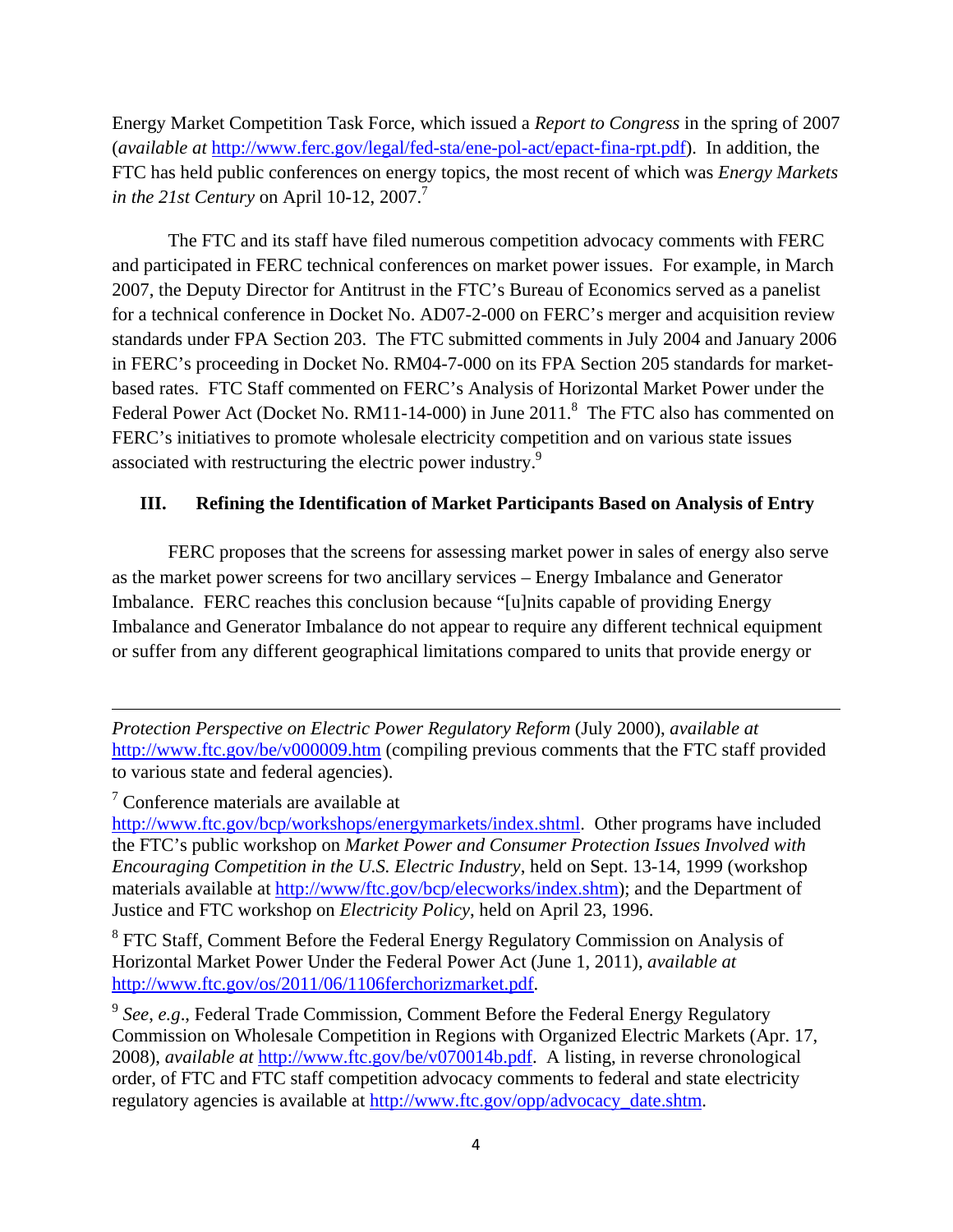capacity."10 By contrast, FERC observes that "[t]here appear to be significant technical requirements or limitations that apply to the provision of ancillary services other than Energy Imbalance and Generator Imbalance such that the existing market-based rate screen may not be adequate to capture the potential horizontal market power of sellers of these other ancillary services."<sup>11</sup> This is FERC's stated reason for limiting the use of its traditional energy market power screens to Energy Imbalance and Generator Imbalance and not extending those screens to other ancillary services.

The NOPR's discussion of technical requirements or limitations lumps together two different concepts that we recommend FERC consider separately. One concept involves changes in system conditions that may give rise to transmission congestion from time to time. Geographic markets may become smaller when transmission is congested, and the number of suppliers may decrease when this occurs. The second concept is that a lack of equipment or software may prevent a generation facility from providing specific ancillary services. FERC proposes to exclude some potential suppliers from the roster of market participants based on such a lack of necessary equipment. We discuss these distinct concepts separately.

### Changes in System Conditions Can Result in Fluctuations in the Relevant Geographic Markets

In P 21 of the NOPR, FERC observes that changes in system conditions can determine whether an ancillary service provided at one location can effectively satisfy the demand for that service at a second location. This is one of the essential inquiries in determining the relevant geographic market(s) within which to conduct a market power analysis. FERC's observation is consistent with the FTC's position in prior comments and cases about electricity geographic markets more generally (*e.g*., the *PacifiCorp* matter referenced in note 5, *supra*).

Although we believe that P 21 of the NOPR accurately describes the fluctuations in the scope of geographic markets for ancillary services, this important insight does not appear to permeate the NOPR more generally. For example, NOPR P 15 confirms that FERC's general approach is to rely on default assumptions about the scope of geographic markets. We encourage FERC to recognize that temporal considerations – *i.e.*, changes in the scope of the market stemming from fluctuations in system conditions – are an important element pervading the entire determination of relevant geographic markets in the electric power industry. Recognition of how geographic markets for electric power can fluctuate in size could help

  $10$  NOPR P 19.

 $^{11}$  *Id.* P 21.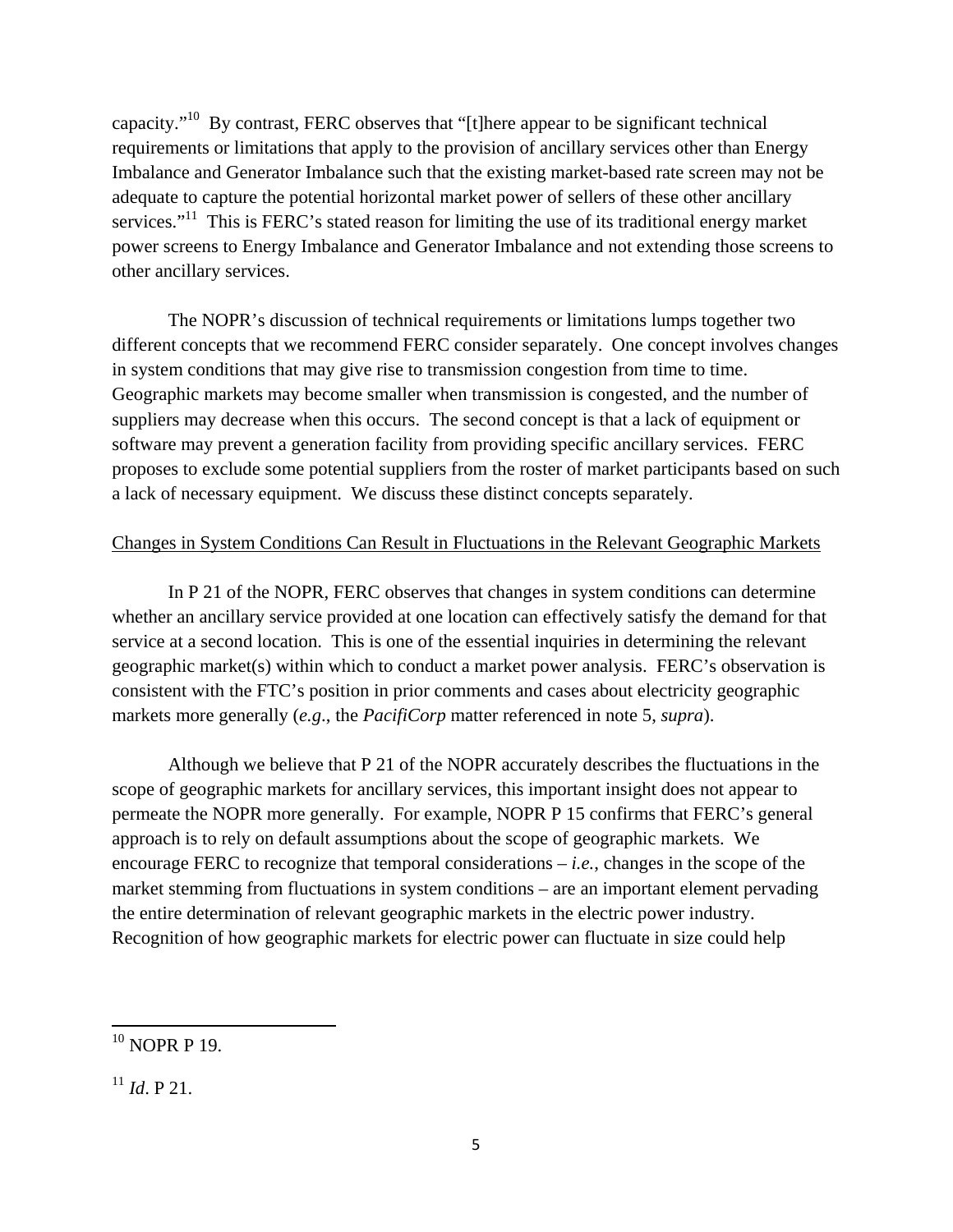improve the quality of FERC's analysis and decision-making, both in market-based rate matters and in merger reviews.<sup>12</sup>

# Firms that Lack the Specific Equipment Necessary to Serve a Market Should Nonetheless Be Considered Market Participants if They Would Enter Profitably and in Timely Reaction to Supracompetitive Prices

As discussed in the NOPR, FERC concludes that market power screens used for energy markets are not appropriate for assessing market power in some ancillary services markets. NOPR P 17 provides several examples in which a particular generation resource is unlikely to be able immediately to supply a specific ancillary service. As we noted above, P 21 states that "[t]here appear to be significant technical requirements or limitations that apply to the provision of ancillary services other than Energy Imbalance and Generator Imbalance such that the existing market-based rate screen may not be adequate to capture the potential horizontal market power of sellers of these other ancillary services." P 23 appears to indicate that non-traditional, asynchronous generation resources should not be considered as existing suppliers of Reactive

 $12$  Because electricity demand and supply conditions in one time period are largely independent of those in other periods (due to the lack of storage and inventories), each period can have a different geographic market associated with it. For analytical convenience, periods with similar demand and supply conditions may be analyzed together. Exceptional demand and supply conditions can serve as extremes to use in the analysis of the conditions most and least likely to allow the exercise market power. FERC may then wish to take into consideration the changes in consumer welfare expected to occur under these different conditions. This process involves estimating potential market power under different conditions and the probability that these conditions will occur. Structural or other remedies could be limited to periods when the exercise of market power is likely.

States already use this perspective as a routine matter when they seasonally adjust retail rates to reflect the higher prices caused by transmission congestion (which, among other things, impedes access to lower-priced power from other areas). States can reasonably insist on seasonal differences in rates because similar patterns of transmission congestion recur during certain seasons each year. An example regarding conditional market power mitigation has arisen in an area within the Electric Reliability Council of Texas (ERCOT). Staff of the Public Utility Commission of Texas (with review by the ERCOT market monitor) proposed a voluntary market power mitigation settlement that applies only when specific supply and demand conditions are present. Under the settlement plan, the Public Utility Commission will not allege that NRG Energy has exercised market power (stemming from withholding behavior) if NRG follows specified bidding and selling practices. These "safe harbor" provisions of the settlement pertain to periods in which ERCOT is most concerned about NRG's role as a pivotal supplier in the Houston area – periods when demand or supply conditions create transmission congestion and narrow the relevant geographic market. The settlement agreement is available at http://interchange.puc.state.tx.us/WebApp/Interchange/Documents/40488\_1\_728838.PDF.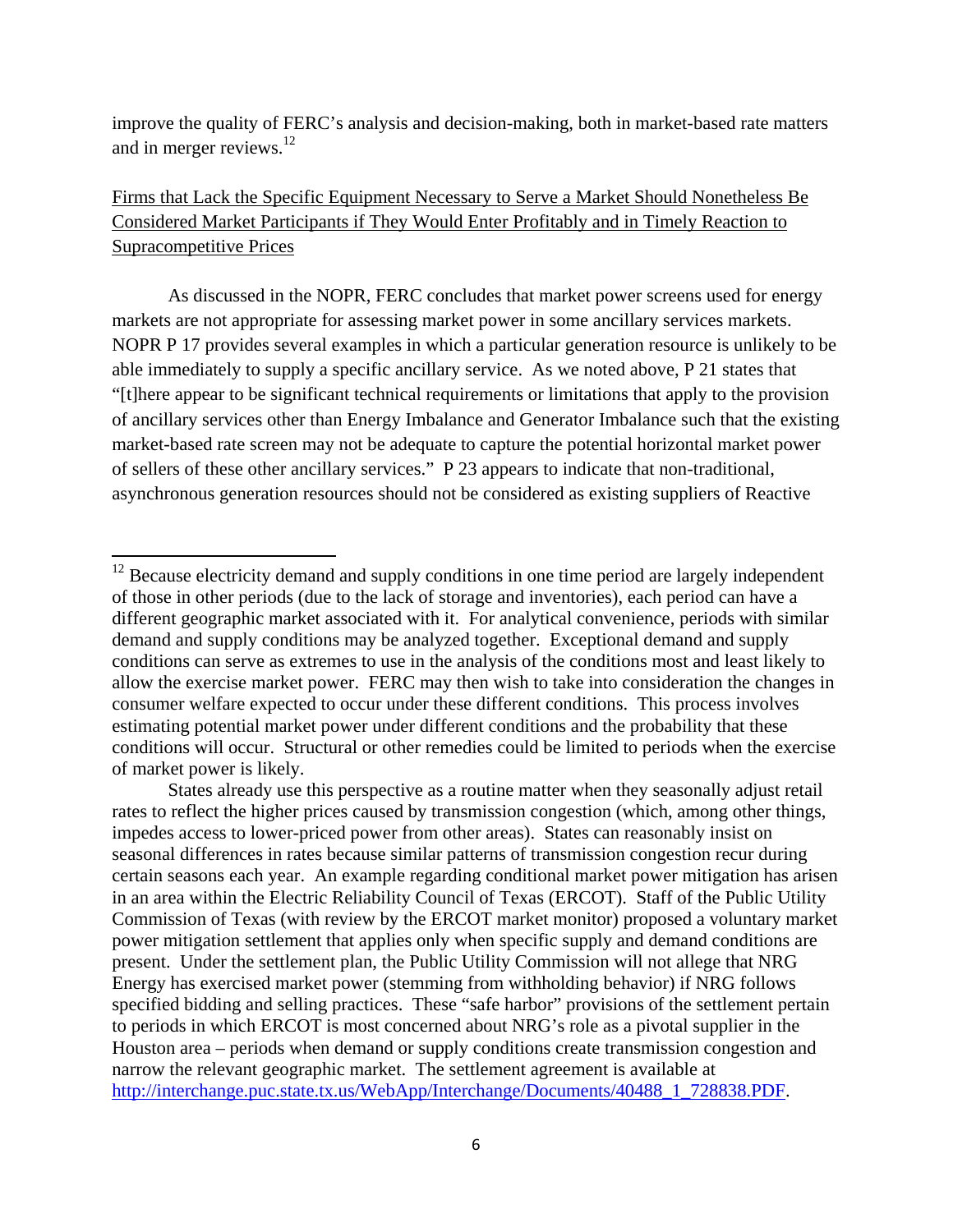Supply and Voltage Control services if they have not installed the electronic controls required to supply these services.

Based on economic research as well as FTC litigation experience, the fact that a potential entrant has not installed a particular piece of equipment may not be a sufficient reason to exclude it from the range of potential suppliers to which customers can turn in response to a price increase (or a non-price diminution of competition). In appropriate circumstances, these potential suppliers should be considered existing market participants.<sup>13</sup> The key question is whether such a firm, *even though not currently producing*, likely would begin meaningful production in a timely fashion in the face of incumbent suppliers' exercise of market power. At one temporal extreme, there could be a very short lag between incumbents' imposition of supracompetitive pricing and meaningful new entry if a potential entrant (a generator) has already nearly installed all of the equipment needed to provide an ancillary service, and the additional cost to enter could be *de minimis*. Similarly, the ranks of existing market participants could swell if one or more enterprising equipment manufacturers could offer quick construction of turnkey facilities on a rental basis in the relevant geographic market(s). FERC's proposed approach counts only incumbent firms' contributions to the size of the market. Where potential entrants participating in the market have a substantial presence individually or in the aggregate, FERC's approach – by understating the size of the market – could significantly overstate entrants' market shares (and presumed market power).

We encourage FERC to refine its analysis to distinguish potential third-party providers of ancillary services that should be viewed as existing market participants from those that should not. In general, a potential entrant that is likely to enter rapidly and profitably should be

 $13$  Section 4 of the Horizontal Merger Guidelines (Market Definition). Section 9 of the Horizontal Merger Guidelines discusses factors bearing on market entry, focusing on the timeliness, likelihood, and sufficiency of entry. Section 5.1 discusses circumstances in which potential entrants should be viewed as present market participants. Where entry by third-party providers of ancillary services would be timely, likely, and sufficient (as described in Section 9 of the Horizontal Merger Guidelines), FERC also may wish to consider granting market-based rates because of the low risk that incumbents could exercise market power. *See*, *e.g.*, J. Hilke and P. Nelson, *The Economics of Entry Lags: A Theoretical and Empirical Overview*, 61 Antitrust L.J. 365 (1993).

We recognize that FERC may be concerned that viewing some potential entrants as current market participants would allow some incumbent suppliers to pass FERC's market power screens, even though they would fail those screens if the potential entrants were disregarded. The present situation, however, may be even more detrimental to competition because it creates a barrier to entry. Such entry likely would expand supply and diminish the profitability of incumbents' efforts to raise prices. A pilot program applicable to a limited geographic area could test the tradeoff between a more restrictive market power screen and the benefits fostered by lower barriers to entry.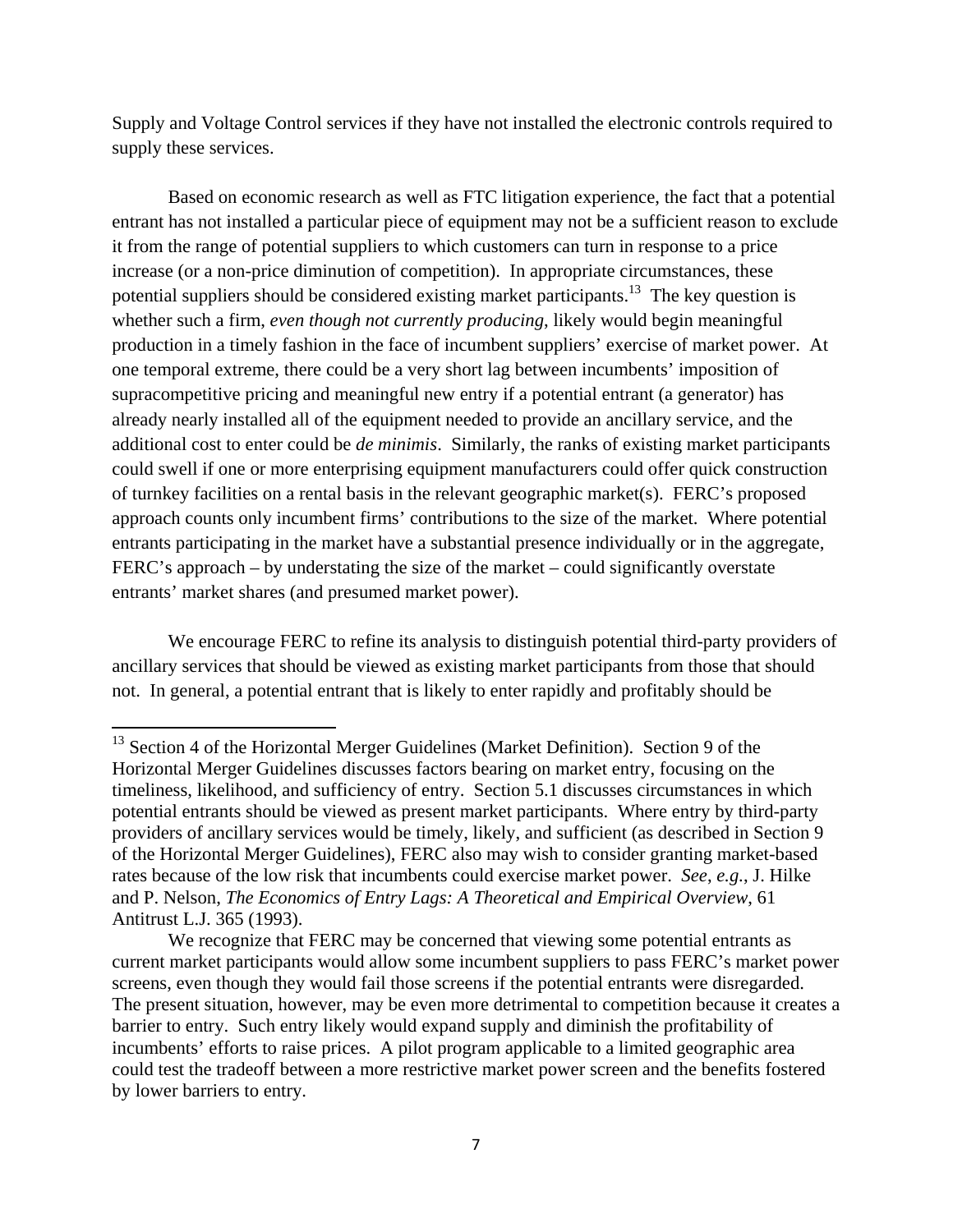regarded as an existing market participant, and its anticipated capacity, output, or sales volume should be included in the corresponding figures for the entire market. By contrast, for firms unlikely to accomplish such timely and meaningful entry, it is often inappropriate to include their anticipated capacities or sales numbers in calculating total market data.<sup>14</sup>

## **IV. Expansion of Quality-Adjusted Pricing for Ancillary Services to Areas Outside Organized Markets**

FERC Order No. 755, which recognized that higher-quality ancillary services provide greater system benefits per unit of service, requires that compensation for ancillary services reflect the quality differences among different sources of such services.<sup>15</sup> Order No. 755, however, applies only to organized wholesale markets regulated by FERC. In NOPR PP 47-54, FERC proposes to extend the same concept to wholesale power markets outside the organized markets.

We support this extension. Given that uniform pricing  $-i.e.,$  pricing that makes no adjustments for differences in quality – constitutes a form of discrimination against qualityenhancing innovations, we favor quality-adjusted pricing of ancillary electricity services. A onesize-fits-all pricing approach favors the technology with the lowest price per unit, even if use of that technology results in higher costs and lower quality in the aggregate. We see strong reasons to expand the application of quality-adjusted pricing to areas outside the organized markets, leading to increased innovation and consumer welfare.

In NOPR P 53, FERC focuses on a particular form of discrimination against qualityenhancing innovations. It concerns the level of reserves required of transmission customers that elect to supply some of their own ancillary services – namely, Regulation and Frequency Response services. If a transmission customer chooses to self-supply an ancillary service, the transmission service provider can require the customer to maintain reserves for such service. Reportedly, transmission service providers outside of organized wholesale power markets typically do not adjust these reserve requirements to reflect differences in the quality of the reserves that the transmission customers maintain. When the reserve requirement is inflexible, a transmission customer lacks the incentive to develop innovations that lead to higher-quality

 $14$  Contributions to competition by potential entrants that are not considered current market participants should be evaluated in a separate entry analysis. *See* Sections 5.1, 5.2, and 9 of the Horizontal Merger Guidelines for a discussion of distinctions between entrants and current market participants.

 $15$  It is critical to ensure that quality adjustments to prices are justified. Inaccurate quality adjustments can cause inefficiencies that harm consumers. They also can bias innovations and investments toward one or more specific technologies.